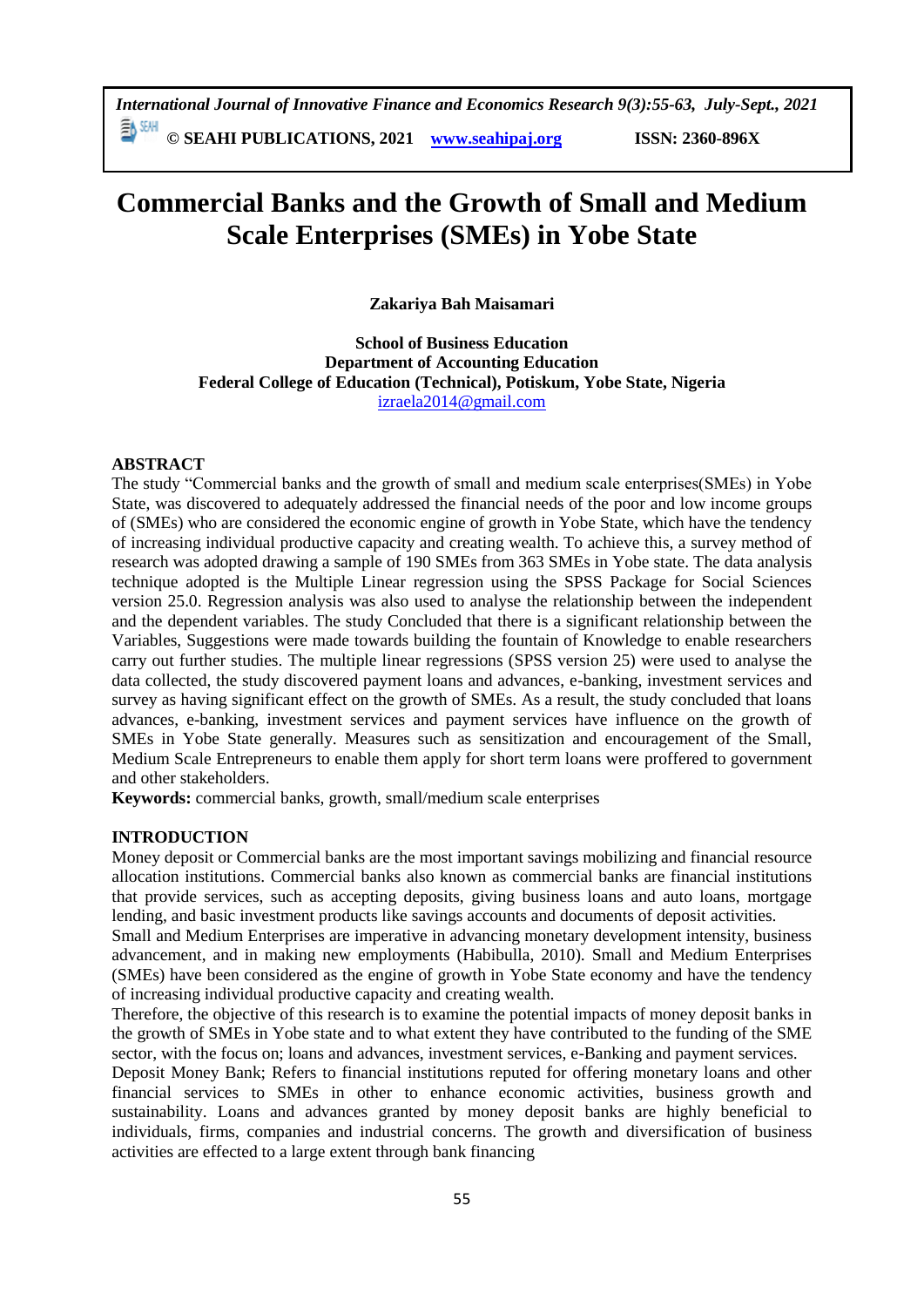# **Maisamari …..** *Int. J. Innovative Finance and Economics Res. 9(3):55-62, 2021*

Electronic banking (e-Banking) can be seen as the use of electronic delivery channels for banking products and services, and is a subset of electronic finance. Electronic banking (e-banking) can be seen as the use of electronic delivery channels for banking products and services, and is a subset of electronic finance. The most important electronic delivery channels are the Internet, wireless communication networks, automatic teller machines (ATMs), and telephone banking. Internet banking is a subset of e-banking that is primarily carried out by means of the Internet.

Investment Services; offer a wide range of professional services through a team of trained, experienced professionals on Whether for short term deployment of funds or planning for retirement, and other financial advices to investors with the aim to making your investments work for you. Investment Services, each individual investor has their own unique set of circumstances. However, some financial situations are common to wealthy individuals and families. Investment services analyses the needs and create tailored investment solutions to suit the need of the existing problem.

Loan and Advances; are funds given out by the deposit Money Banks for traders and businessmen to be paid at a letter period, and charge a reasonable rate of interest on such loans and advances in order to develop their business. Loans and advances granted by money deposit banks are highly beneficial to individuals, firms, companies and industrial concerns. The growth and diversification of business activities are effected to a large extent through bank financing

Payment services; is any [system](https://en.wikipedia.org/wiki/System) used to settle [financial transactions](https://en.wikipedia.org/wiki/Financial_transaction) through the transfer of monetary value. This includes the institutions, instruments, people, rules, procedures, standards, and technologies that make it exchange possible. Payment service providers connect merchants to the broader financial system so they can accept credit and debit card payments from customers. Payment service providers connect merchants, consumers, card brand networks and financial institutions. Payment service providers bring all financial parties together to deliver a simple payment experience for merchants and their customers by processing payments quickly and efficiently. Invisible to most but essential to all, payment service providers make modern commerce possible

#### **Statement of the Problem**

Inadequate/inappropriate information and regulatory intervention respectively, exploitive practices by some predatory banks, poor e-banking/credit facilities, poor policy execution in an attempt to catalysing the economy, increasing poor investment and inadequate payment services which undermine the growth of SMEs leading to under development quagmire among others are some of the major problems having negative influence on survival, growth and sustainability of SMEs in Yobe State

# **Research Questions**

The following research questions were raised in other to guide the study;

- 1. What is the relationship between loans and advances and growth of SMEs?
- 2. What is the relationship between e-Banking services and growth of SMEs?
- 3. What is the relationship between investment services and growth of SMEs?
- 4. What is the relationship between payment services and growth of SMEs?

# **Objectives of the Study**

The main objective of this study is to examine the influence of Commercial banks on the growth of SMEs in Yobe State.

Other specific objectives include the following;

- 1. To ascertain the relationship between loans and advances and growth of SMEs.
- 2. To assess the relationship between e-banking and growth of SMEs.
- 3. To assess the relationship between investment services and growth of SMEs
- 4. To evaluate the relationship between payment services and growth of SMEs.

# **Research Hypotheses**

To achieve the objectives, the following hypotheses were tested.

**HO1:** There is no significant relationship between loan advances and growth of SMEs.

**Ha1:** There is a significant relationship between loan advances and growth of SMEs.

**HO2:** There is no significant relationship between electronic banking and growth of SMEs.

**Ha2:** There is a significant relationship between electronic banking and growth of SMEs.

**HO3:** There is no significant relationship between investment services and growth of SMEs.

**Ha3:** There is a significant relationship between investment services and growth of SMEs **HO4:** There is no significant relationship between payment services and growth of SMEs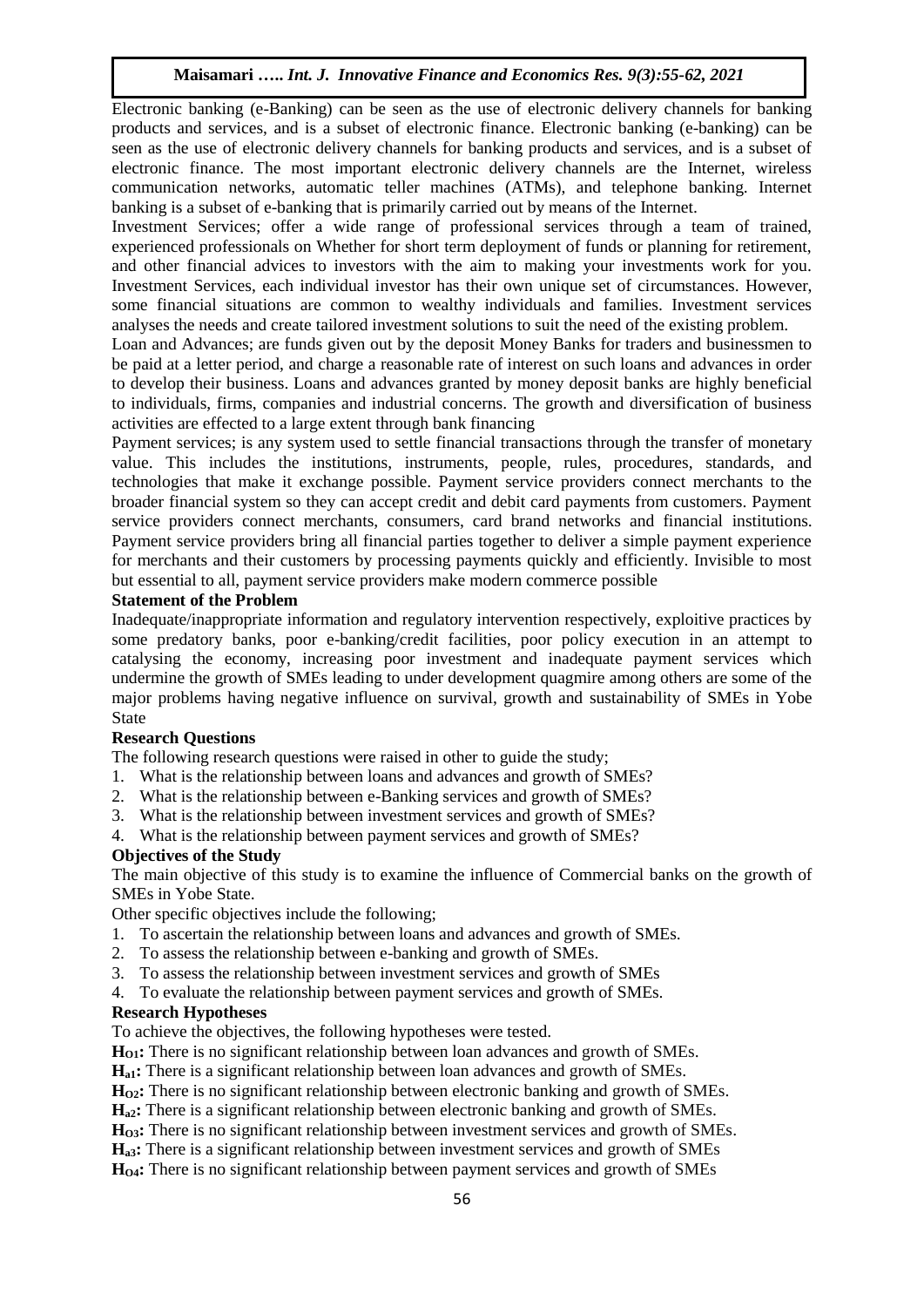**Ha4:** There is a significant relationship between payment services and growth of SMEs

# **Scope of the Study**

This study basically covers the impact of money deposit or commercial banks on the growth of SMEs with specific reference to; Loans and advances, E-banking, Investment Services, and Payment Services of SMEs in Yobe State,

# **LITERATURE REVIEW**

This chapter reviews literature of other studies related to the present study, the chapter addresses the conceptual, theoretical and empirical reviews of the study. Also, the research gap is addressed with a summary of the chapter at the end under the following sub headings; Concept of Deposit Money Bank, Concepts of SMEs, loan and advance's, and the growth of SMEs, e-Banking and the growth of SMEs, investment services and the growth of SMEs, (payment services and the growth of SMEs, Theoretical Review, Review of Empirical Studies and Summary of the Review.

# **Concepts of Small and Medium Scale Enterprises (SMEs)**

The term Small and Medium Scale Enterprises (SMEs) has no generally established definition. Musa (2013) noted that definition and criteria for classification of an enterprise as small, medium or large varies from one country to another, depending on whether it is developed or developing country. A small business for example to one country may be a large-scale business to another. SMEs in Nigeria, as defined by Small and Medium Industries Equity Investment Scheme (SMIEIS), are enterprises with a total capital employed not less than N1.5 million, but not exceeding N200 million, including working capital, but excluding cost of land and/or with a staff strength of not less than 10 and not more than 300.

According to the Nigeria's National Council on Industry; an SME is defined in terms of employment i.e. as one with between 10 and 300 employees. Currently small and medium sized enterprises are defined by their size.

# **Concept of Commercial or Money Deposit Banks**

Deposit money banks has no any single definition but it is widely conceptualising by different individual authors such as; Mohret (2009) Deposit money banks is reputed for offering monetary loans to small and medium scale enterprises to enhance economic activities and business growth and sustainability. Everyone needs a diverse range of financial instrument to grow his/her businesses, build asset, stabilize consumption, and shield self against risks.

The main objective of Money Deposit Bank according to Asikhia (2010) is to improve the welfare of the poor as a result of better access to small loans that are not offered by the formal financial institutions.

# **The Concept of Loan and Advances**

The term loan means the disbursement of amount; direct or indirect guarantee and right to recover the loan against its interest or other charges; refinancing against the collateral given for loan or investment; renew or restructure of loan; and guarantee issued or commitment made for clearance of loan. It also denotes any kind of credit." (Bank and Financial Institution's Act; 2006: 5).

Loan is any financial asset of bank arising from a direct or indirect advance or commitment to advance funds by bank to a person that was conditioned on obligation of the person to repay the funds either on specific date or date on demand, usually with interest (National bank of Ethiopia, 2008).

# **Concept of E-Banking**

E - Banking involves consumers using the internet to access their bank account and to undertake banking transactions. Electronic Banking System is seen to be an innovative service delivery mode that offers diversified financial services like cash withdrawal, funds transfer, cash deposits, payment of utility and credit card bills, cheque book requests, and other financial enquiries, (Onyedimekwu & Oruan, 2013). E banking generally implies a service that allows customers to use some form of computer to access account-specific information and possibly conduct transactions from a remote location like home or workplace (Okey, 2012).

# **Concept of Payment Services**

The significance of electronic retail payments for promoting financial inclusion lies in, among other factors, the fact that the arrival and rapid penetration of information and communication technologies (ICT) in the financial industry, particularly for providing payments services, has led to the emergence of products and services that have adapted more conveniently to the current needs of the population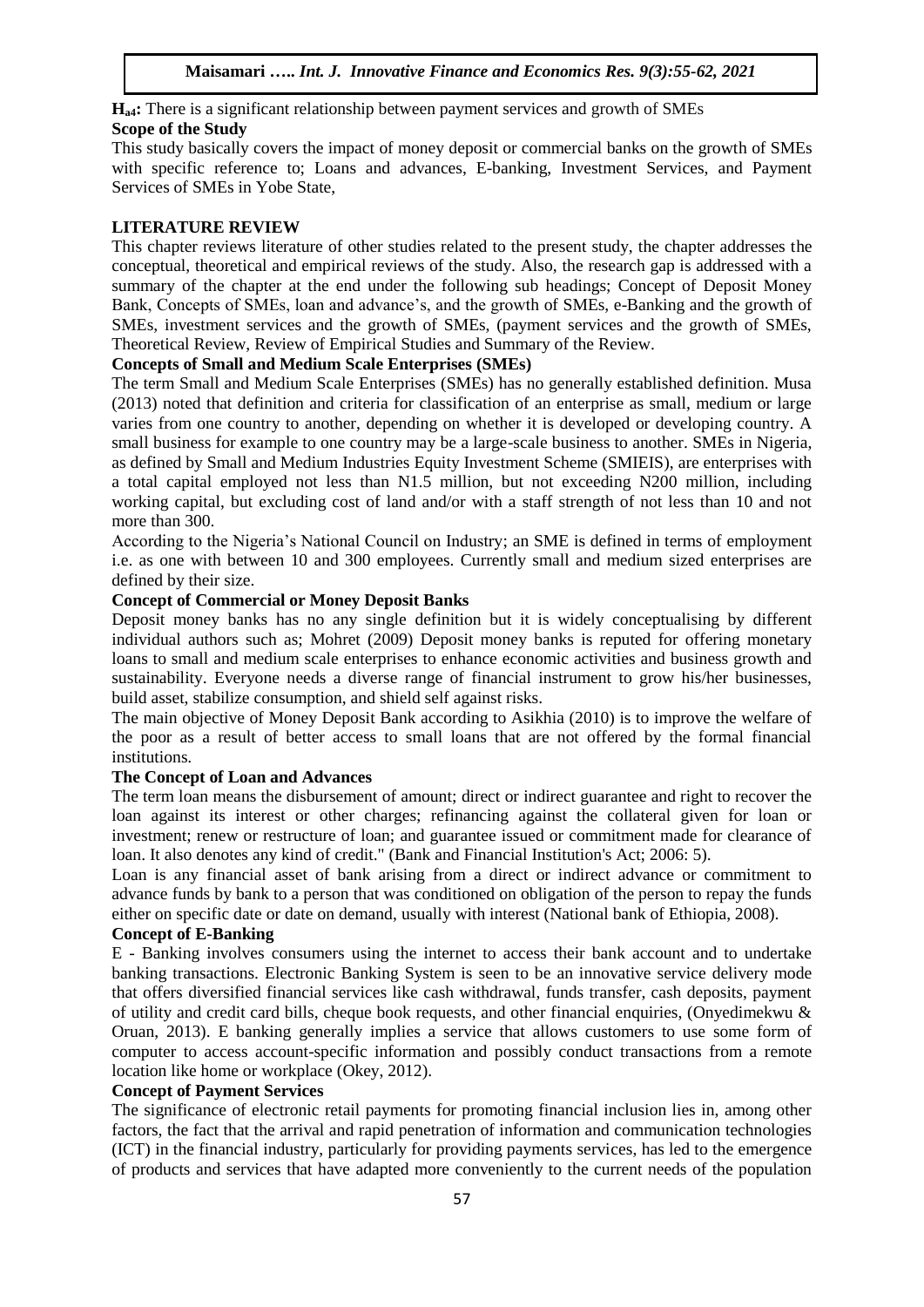# **Maisamari …..** *Int. J. Innovative Finance and Economics Res. 9(3):55-62, 2021*

for exchanging value. Among the new ways adopted by ERPS are the use of mobile phones as a device and access channel for making and receiving payments (mobile payments), use of internet on different devices for making purchases (internet payments), use of payment cards in ATM and POS networks and with contactless technology (card payments) and electronic billing (Morales, 2014; CPMI, 2012), as well as the use of systems and platforms, which although planned for making other types of operations, also allow retail payments to be made, such as using RTGS systems for making instant payments, as well as the use of systems and platforms, which although planned for making other types of operations, also allow retail payments to be made, such as using RTGS systems for making instant payments. Pagani (2004), states that accessibility (ability to reach the required services) is one of the main advantages of mobile payment services.

#### **Theoretical Review**

This study explores the credit rationing theory and the financial intermediation theory to explain the concepts of money deposit banks and the growth of SMEs.

#### **Credit Rationing Theory**

The credit-rationing model emanated from the revolutionary work of Stiglitz and Weiss (1981). According to Stiglitz and Weiss (1981) lenders seek to impose quantitative restrictions on the amount of debt the borrower can obtain, so-called "equilibrium quantity rationing of credit", because higher interest rates may give a further stimulus to adverse selection and risk taking.

#### **Financial Intermediation Theory**

Financial intermediaries are financial institutions specialized in the activity of buying and selling (at the same time) assets and financial contracts. Financial intermediaries mediate between the providers and users of financial capital. Financial intermediaries do not resell the assets they buy, but create new assets, which they sell on the market;

#### **Conceptual Framework**

The conceptual model is shown on figure 2.1 below



#### **METHODOLOGY**

This chapter presents the blue print of the study. Specifically, it describes the research design, population, sample size/ sample size determination; method of data collection and method of data analysis.

#### **Research Design**

This study adopted a descriptive research to achieve its objectives. As such, the study aims at examining the influence of money deposit banks on the growth of SMEs in Yobe State in general.

#### **Population and Sample Size**

The population for the study comprised the entire 363 registered SMEs which constitute the exact population of SMEs found in Yobe state (Commerce and Industry Records and Statistics 2019) **Sample Size**

The techniques will make use of a Yamane, (1973) formula for sample size determination at 95% confidence level. The formula is given as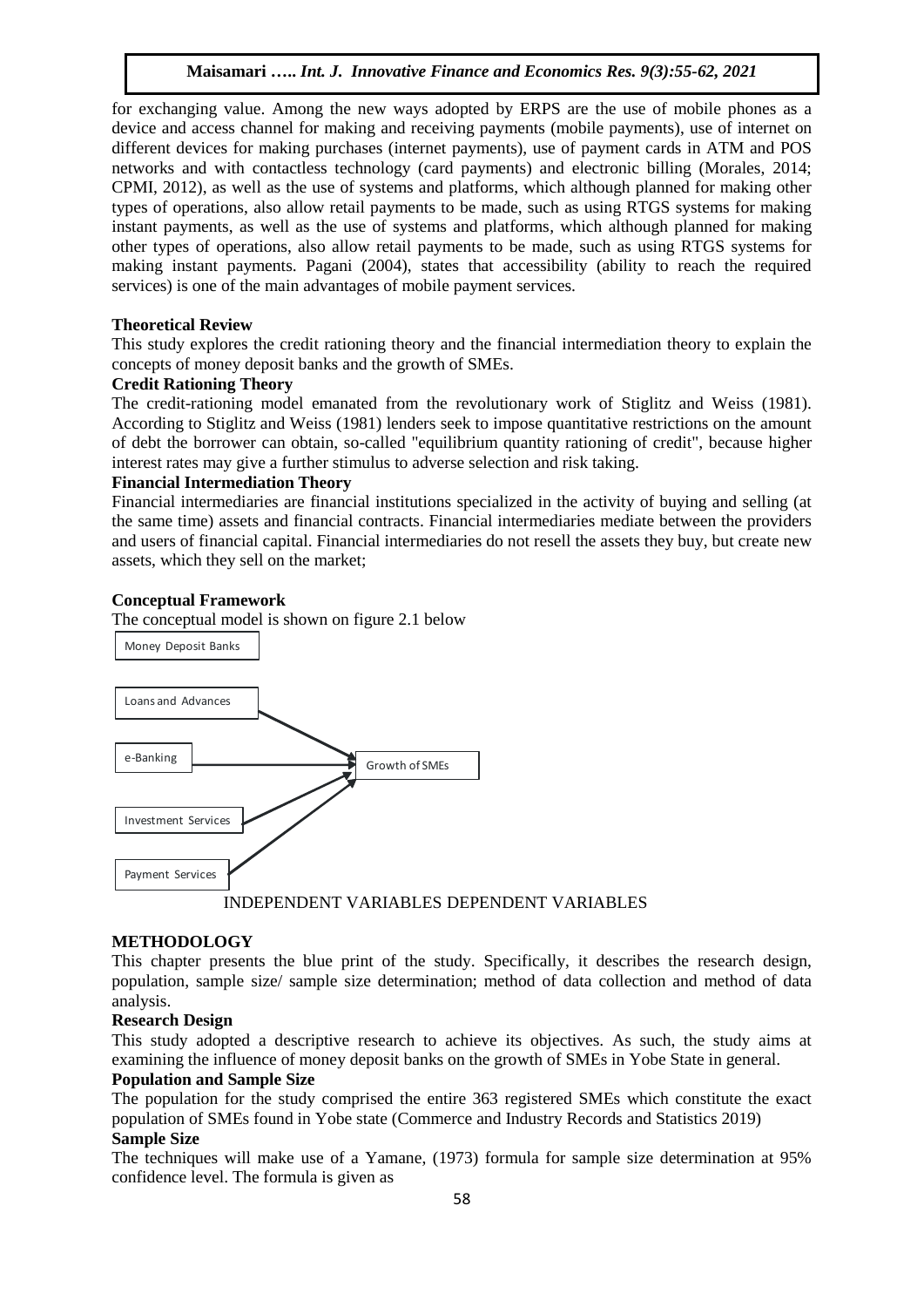$n = N/1 + N(e)^2$ Where: n= Sample size required N= Number of people in the population  $e=$  Allowable error  $(\%)$  [0.05] Therefore;  $n= 363/1+363$  (0.05)2 n= 190 (Rounded) Therefore, the sample size for the study is 190 out of the 363 SMEs in Yobe State. **Instruments for Data Collection**

The instrument use for data collection in the study is structured questionnaire titled Money Deposit Bank and the Growth of (SMEs) questionnaire, the instrument (MDBGSMEs). The instrument was developed by the researcher. It consisted of 20 items structured in the following order; the instruments were used to seek data from all the respondents.

#### **Methods of Data Collection**

Data will be sourced for the purpose of this study using a questionnaire to be served to respondents which will include owners and employee of the registered SMEs in Yobe State

#### **Description of Instruments**

The questionnaire titled, "Money Deposit Bank and the Growth of (SMEs) questionnaire, the instrument (MDBGSMEs)), is divided in to two Part, namely A and B. Part A of the questionnaire provides information on demographic data of the respondents, while part B request the respondents to complete the questionnaire meant to answer the research questions posed for the study. The part B has 20 structured items posed for the four research questions that is 5 items for each research question and four point rating scale as SA- strongly agree, A- agree D- disagree, SD- strongly disagree, and Respondent were required to indicate their opinion by tick  $(\sqrt{)}$  using rating scale provided. The rating scale has value as  $SA=4$ ,  $A=3$ ,  $D=2$ , and  $SD=1$ .

# **Procedure for Instrument Development**

The instrument ware designed after consultation with experts in the field of management sciences of the School of Business Education Unit all in Federal College of Education (Tech) Potiskum Yobe State. Experts cross checked the instruments to see if it is in line with the aims and objectives of the study. Experts in the English Education Unit looked at the grammatical errors and punctuation marks of the sentences in the instruments, while the experts in the Test and Measurements Unit looked at the instruments to see either it answered the research questions.

#### **Validity of the Instruments**

The instruments (DMBGSMEs) Questionnaire were subjected to validity by experts from the field of management, in the Department of Business Education in School of Business Education Federal College of Education (Tech) Yobe State. The experts were requested to look at the adequacy of the items in line with the purpose of the research, as well as the objectives and the research questions. Corrections were effected in some of the items and on the response options. The instrument was considered valid by the experts for the study.

#### **Reliability of the Instruments**

A trial test was carried out to test the instrument, the researcher administered the instruments to 10 SMEs from Gombe state, which the side has the same characteristics with the study area. A Cronbach Alpha coefficients of, 0.78 was used to test the reliability of the instruments as stated below

This confirmed that the instrument was reliable for the study. Cronbach alpha is defined by the formula

| K              | $1-\Sigma S^2$ items |  |  |
|----------------|----------------------|--|--|
| $K-1$          | $S^2$ test           |  |  |
| Where:         |                      |  |  |
| X              | Cronbach alpha       |  |  |
| K              | Number of items      |  |  |
| S <sup>2</sup> | Variance             |  |  |

To ascertain the reliability of the instrument as affirmed by (Ker, 1973)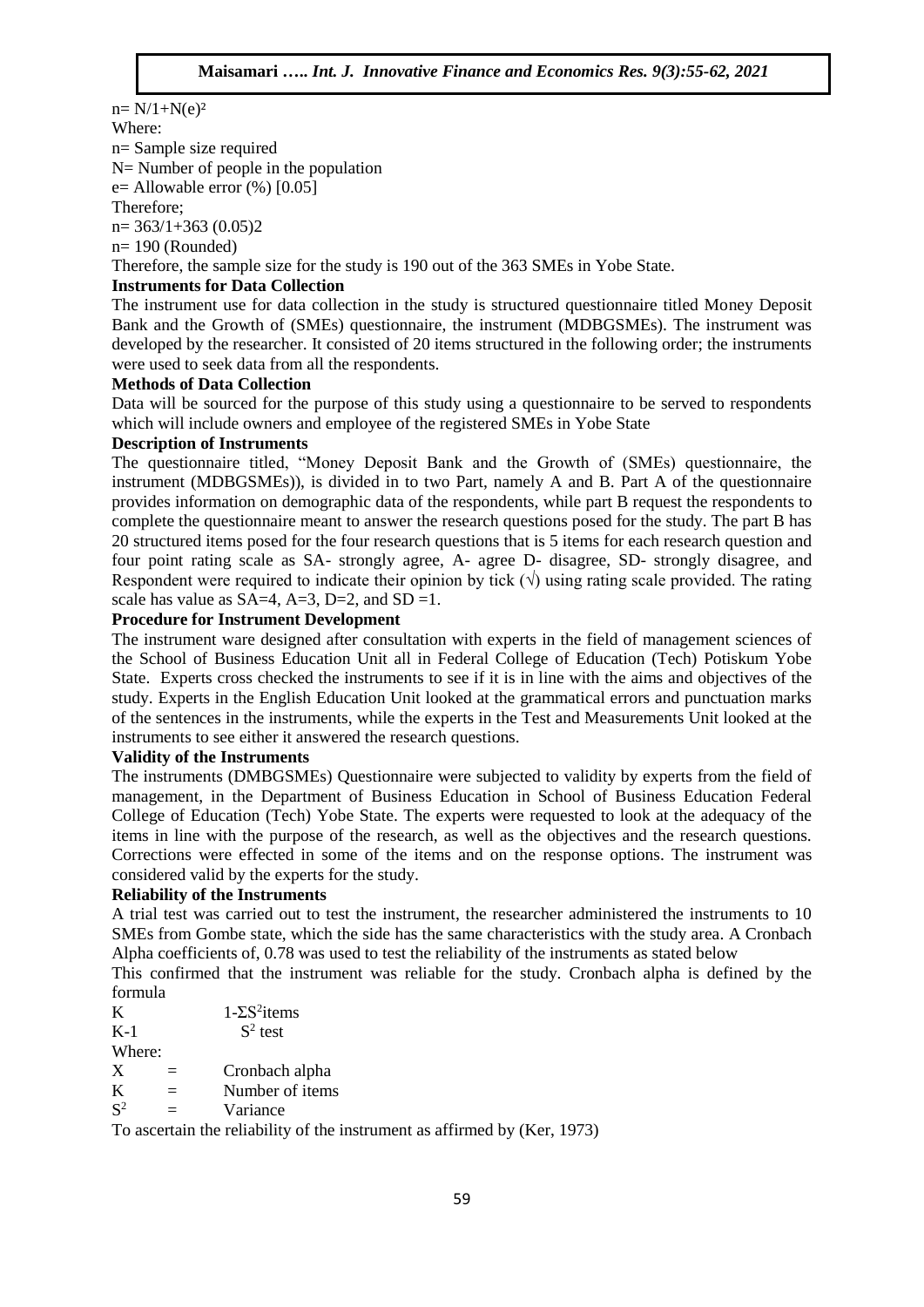# **Procedure for Data Collection**

The researcher employed some staff of the FCE (T) Potiskum, as a research assistant and trained them on how to administer the instrument and to ensure high rate of return of the instruments. The research assistants will help in the administration and collection of the instrument after completion by the respondents. The reason was to ensure a high return rate of the instruments.

# **Administration of the Instruments**

Direct method was used in administering and collecting the instruments by the researcher with the help of the research assistants after presenting letter of introduction from the Department of Business Education FCE (T) Potiskum to the authority of the sampled respondent. Copies of the instrument were distributed to the respondents to elicit responses from them in order to ascertain the reliability of the instrument.

#### **Method of Data Analysis**

The data analysis technique is the Multiple Linear regression using the SPSS Package for Social Sciences version 25.0 Regression analyses was used to analyse the relationship between the independent and the dependent variables. The regression statistical tool is given by the following formula(s)

**Y= βο + β1 X1 + β2 X2 + β3 X3 + β4X4 + β5X5 + Ɛ** Where;

 $Y =$  Growth of SMEs,  $X1 =$ Loan and Advances,  $X2 =$  Investment services

 $X3 = e$ - banking βο = Constant  $e =$  Stochastic term (error)

**Data Presentation and Analysis** 

This chapter deals with the presentation, analysis of data and discussion of findings.

**Questionnaire Administrations**

#### **Table 1: Questionnaire Administrations**

| <b>Number</b><br><b>Questionnaire</b><br><b>Administered</b> | of No of Questionnaire<br>Returned | <b>No of Questionnaire</b><br><b>Not Returned</b> | <b>Percentage</b><br><b>Retrieval rate</b> |  |
|--------------------------------------------------------------|------------------------------------|---------------------------------------------------|--------------------------------------------|--|
| 190.                                                         | .86                                |                                                   | 98%                                        |  |

# **Field Survey, 2021**

Table 1 questionnaire Administrations Out of the 190 questionnaires that were administered on the respondents, 186 were properly filled and returned while 4 were not returned. This represent 98 percent retrieval rate. The retrieved questionnaires were properly coded in statistical package for Social Sciences (SPSS v. 26). The data were properly cleaned before analysis. Multiple regressions were used in testing the hypotheses of the study and the results were adequately discussed.

#### **DATA ANALYSIS AND INTERPRETATION Model Summary**

**Model Summary<sup>b</sup>**

| R Std. Error of                                            |  |  |  |  |  |  |  |  |  |
|------------------------------------------------------------|--|--|--|--|--|--|--|--|--|
| the Estimate                                               |  |  |  |  |  |  |  |  |  |
|                                                            |  |  |  |  |  |  |  |  |  |
| a. Predictors: (Constant), Payment services, Loan advance, |  |  |  |  |  |  |  |  |  |
| <b>Electronic Banking, Investment service</b>              |  |  |  |  |  |  |  |  |  |
| <b>b. Dependent Variable: Growth of SMEs</b>               |  |  |  |  |  |  |  |  |  |
|                                                            |  |  |  |  |  |  |  |  |  |

#### **Source: SPSS v. 26**

The model summary in table 1 showed an R square of 0.296 which means 29.6% variance in growth of SMEs can be explain by loan advances, electronic banking, investment services and payment services

# **Tests of Hypotheses**

The following two tailed-tests hypotheses or non-directional or which were stated in a null form in chapter one were tested using multiple regression analysis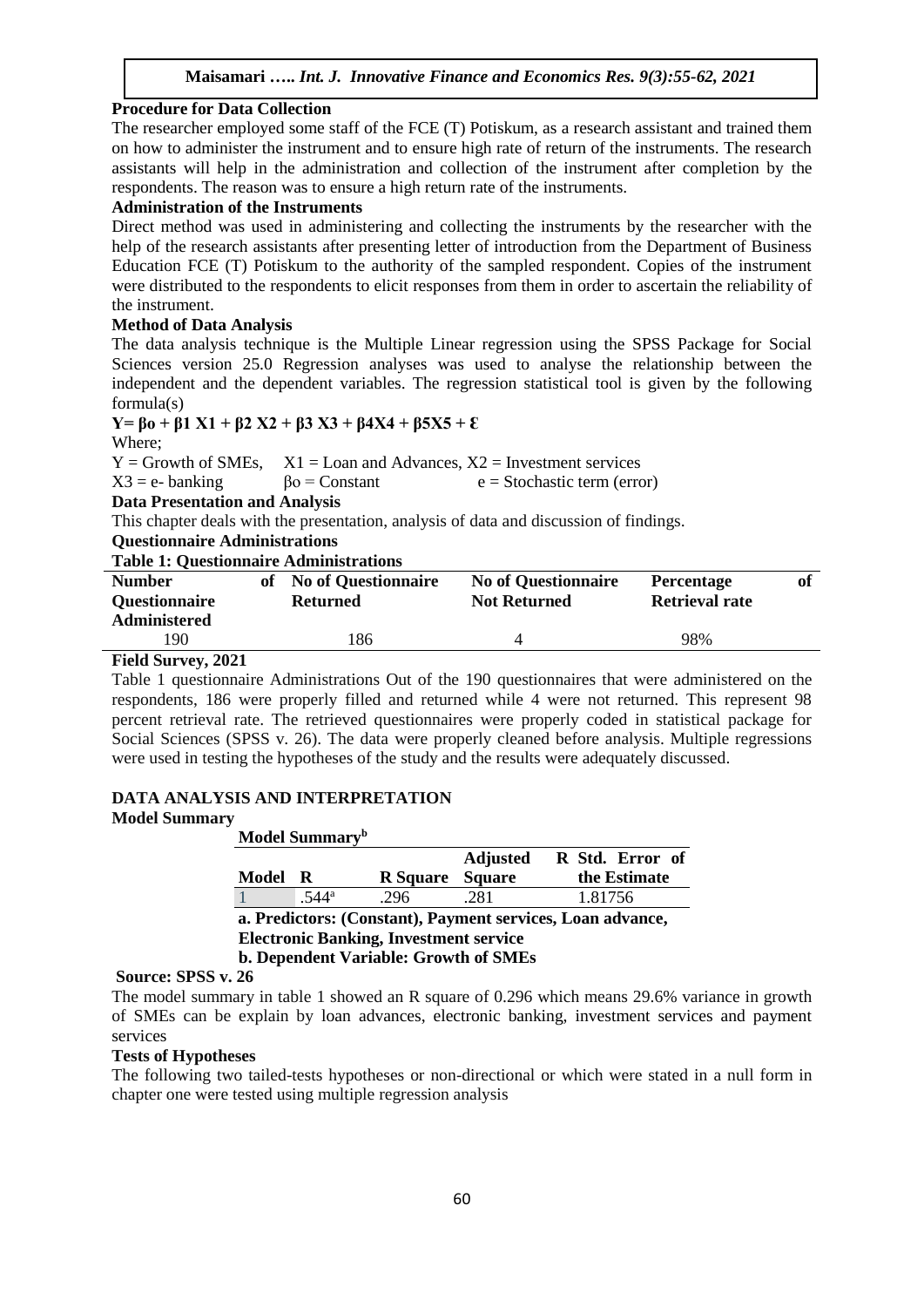# **DISCUSSION OF FINDINGS**

The discussion of findings is done in line with the research questions, objectives and the hypotheses of the study.

# **Relationship between Loan Advance and Growth of SMEs**

The study used a sample of 9 commercial bank managers and 115 SMEs that have been borrowers and those who had active loans from the banks. The study revealed that several factors were responsible for banks' altitude of not expanding loan portfolio, principal of which are poor credit worthiness, lack of collateral security and the constraint imposed on banks' capital by regulations. The study also established that loans delinquency rate was low among SMEs in the Yobe State.

# **Relationship between Electronic Banking and Growth of SMEs**

The second research question was: what is the relationship between electronic banking and growth of SMEs? The results revealed that electronic banking significantly determine growth of SMEs.

#### **Relationship between Investment Services and Growth of SMEs**

The first research question was that: what is the relationship between investment services and growth of SMEs? The study revealed that there is a significant relationship between investment services and growth of SMEs.

#### **Relationship between Payment Service and Growth of SMEs**

The first research question was that: what is the relationship between payment services and growth of SMEs? The study revealed that there is a significant relationship between payment services and growth of SMEs.

#### **SUMMARY OF FINDINGS**

The research findings are summarised as follows:

1. The study revealed that loan and advances had no significant relationship with the dependent variable of growth of SMEs.

2. The study also revealed that e-banking does not significantly determine growth of SMEs.

3. The study revealed that payment services had a significant relationship with the dependent variable of growth of SMEs.

4. The study further showed that investment services had a significant relationship with growth of SMEs.

# **CONCLUSIONS**

The findings of this study concluded that loan and advances does not increase growth of SMEs. The study also concluded that e-banking does not lead to increase in growth of SMEs. The study came to conclusion that payment services leads to increase in growth of SMEs. This study further concluded that investment services also lead to increase in growth of SMEs.

#### **RECOMMENDATIONS**

Based on the research findings the following recommendations are made:

1. Management of money deposit banks should ensure disbursement of loan; directly or indirectly guarantee and right to recover the loan against its interest or other charges; refinancing against the collateral given for loan or investment; renew or restructure of loan; and guarantee issued or commitment made for clearance of loan.

2. It is recommended that management of deposit money banks should encourage

consumers to use internet to access their bank account and to undertake banking transactions because electronic banking system is seen to be an innovative service delivery mode that offers diversified financial services like cash withdrawal, funds transfer, cash deposits, payment of utility and credit card bills, cheque book requests, and other financial enquiries.

3. Management of deposit money banks should encourage electronic retail payments through mobile phones, mobile payments, internet payments and card payments

#### **Limitation of the Study**

This study only focused on SMEs in Yobe state. This study is also limited to the constituent of loan and advances, e-banking, investment services and payment services only.